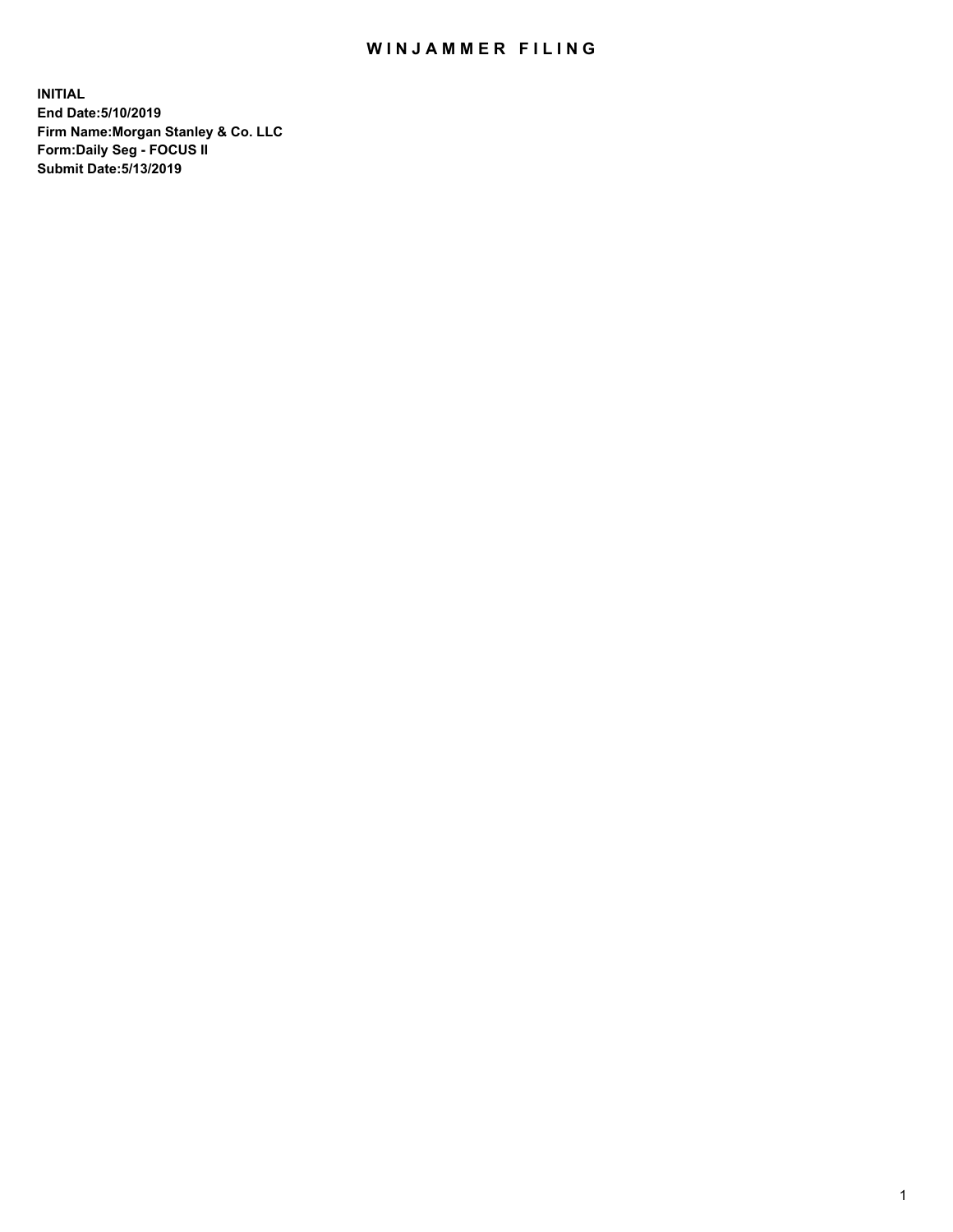**INITIAL End Date:5/10/2019 Firm Name:Morgan Stanley & Co. LLC Form:Daily Seg - FOCUS II Submit Date:5/13/2019 Daily Segregation - Cover Page**

| Name of Company                                                                   | Morgan Stanley & Co. LLC     |
|-----------------------------------------------------------------------------------|------------------------------|
| <b>Contact Name</b>                                                               | <b>Ikram Shah</b>            |
| <b>Contact Phone Number</b>                                                       | 212-276-0963                 |
| <b>Contact Email Address</b>                                                      | Ikram.shah@morganstanley.com |
| FCM's Customer Segregated Funds Residual Interest Target (choose one):            |                              |
| a. Minimum dollar amount: ; or                                                    | 235,000,000                  |
| b. Minimum percentage of customer segregated funds required:% ; or                | <u>0</u>                     |
| c. Dollar amount range between: and; or                                           | <u>0 0</u>                   |
| d. Percentage range of customer segregated funds required between: % and %.       | 00                           |
| FCM's Customer Secured Amount Funds Residual Interest Target (choose one):        |                              |
| a. Minimum dollar amount: ; or                                                    | 140,000,000                  |
| b. Minimum percentage of customer secured funds required:%; or                    | <u>0</u>                     |
| c. Dollar amount range between: and; or                                           | 0 <sub>0</sub>               |
| d. Percentage range of customer secured funds required between:% and%.            | 0 <sub>0</sub>               |
| FCM's Cleared Swaps Customer Collateral Residual Interest Target (choose one):    |                              |
| a. Minimum dollar amount: ; or                                                    | 92,000,000                   |
| b. Minimum percentage of cleared swaps customer collateral required:% ; or        | <u>0</u>                     |
| c. Dollar amount range between: and; or                                           | 0 Q                          |
| d. Percentage range of cleared swaps customer collateral required between:% and%. | 00                           |

Attach supporting documents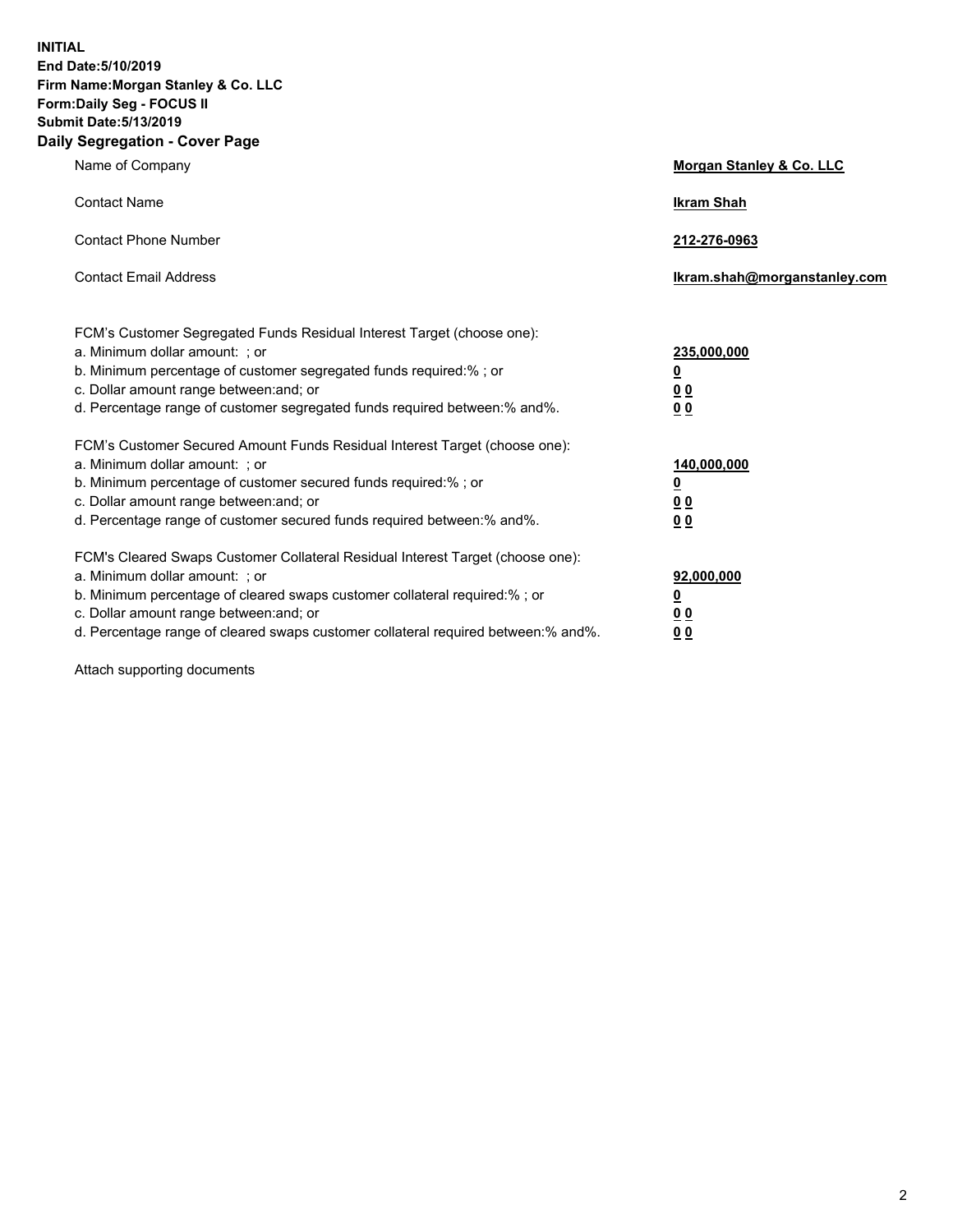## **INITIAL End Date:5/10/2019 Firm Name:Morgan Stanley & Co. LLC Form:Daily Seg - FOCUS II Submit Date:5/13/2019**

**Daily Segregation - Secured Amounts** Foreign Futures and Foreign Options Secured Amounts Amount required to be set aside pursuant to law, rule or regulation of a foreign government or a rule of a self-regulatory organization authorized thereunder 1. Net ledger balance - Foreign Futures and Foreign Option Trading - All Customers A. Cash **3,556,545,933** [7315] B. Securities (at market) **2,313,695,772** [7317] 2. Net unrealized profit (loss) in open futures contracts traded on a foreign board of trade **-392,179,165** [7325] 3. Exchange traded options a. Market value of open option contracts purchased on a foreign board of trade **14,976,522** [7335] b. Market value of open contracts granted (sold) on a foreign board of trade **-11,252,013** [7337] 4. Net equity (deficit) (add lines 1. 2. and 3.) **5,481,787,049** [7345] 5. Account liquidating to a deficit and account with a debit balances - gross amount **94,650,334** [7351] Less: amount offset by customer owned securities **-94,235,805** [7352] **414,529** [7354] 6. Amount required to be set aside as the secured amount - Net Liquidating Equity Method (add lines 4 and 5) 7. Greater of amount required to be set aside pursuant to foreign jurisdiction (above) or line 6. FUNDS DEPOSITED IN SEPARATE REGULATION 30.7 ACCOUNTS 1. Cash in banks A. Banks located in the United States **738,542,690** [7500] B. Other banks qualified under Regulation 30.7 **208,171,856** [7520] **946,714,546** [7530] 2. Securities A. In safekeeping with banks located in the United States **452,100,175** [7540] B. In safekeeping with other banks qualified under Regulation 30.7 **0** [7560] **452,100,175** [7570] 3. Equities with registered futures commission merchants A. Cash **7,009,688** [7580] B. Securities **0** [7590] C. Unrealized gain (loss) on open futures contracts **-1,091,452** [7600] D. Value of long option contracts **0** [7610] E. Value of short option contracts **0** [7615] **5,918,236** [7620] 4. Amounts held by clearing organizations of foreign boards of trade A. Cash **0** [7640] B. Securities **0** [7650] C. Amount due to (from) clearing organization - daily variation **0** [7660] D. Value of long option contracts **0** [7670] E. Value of short option contracts **0** [7675] **0** [7680] 5. Amounts held by members of foreign boards of trade A. Cash **2,794,463,281** [7700] B. Securities **1,861,595,598** [7710] C. Unrealized gain (loss) on open futures contracts **-391,087,713** [7720] D. Value of long option contracts **14,976,522** [7730]

- 
- 
- 6. Amounts with other depositories designated by a foreign board of trade **0** [7760]
- 7. Segregated funds on hand **0** [7765]
- 8. Total funds in separate section 30.7 accounts **5,673,428,632** [7770]
- 9. Excess (deficiency) Set Aside for Secured Amount (subtract line 7 Secured Statement Page 1 from Line 8)
- 10. Management Target Amount for Excess funds in separate section 30.7 accounts **140,000,000** [7780]
- 11. Excess (deficiency) funds in separate 30.7 accounts over (under) Management Target **51,227,054** [7785]

**0** [7305]

**5,482,201,578** [7355]

## **5,482,201,578** [7360]

 E. Value of short option contracts **-11,252,013** [7735] **4,268,695,675** [7740] **191,227,054** [7380]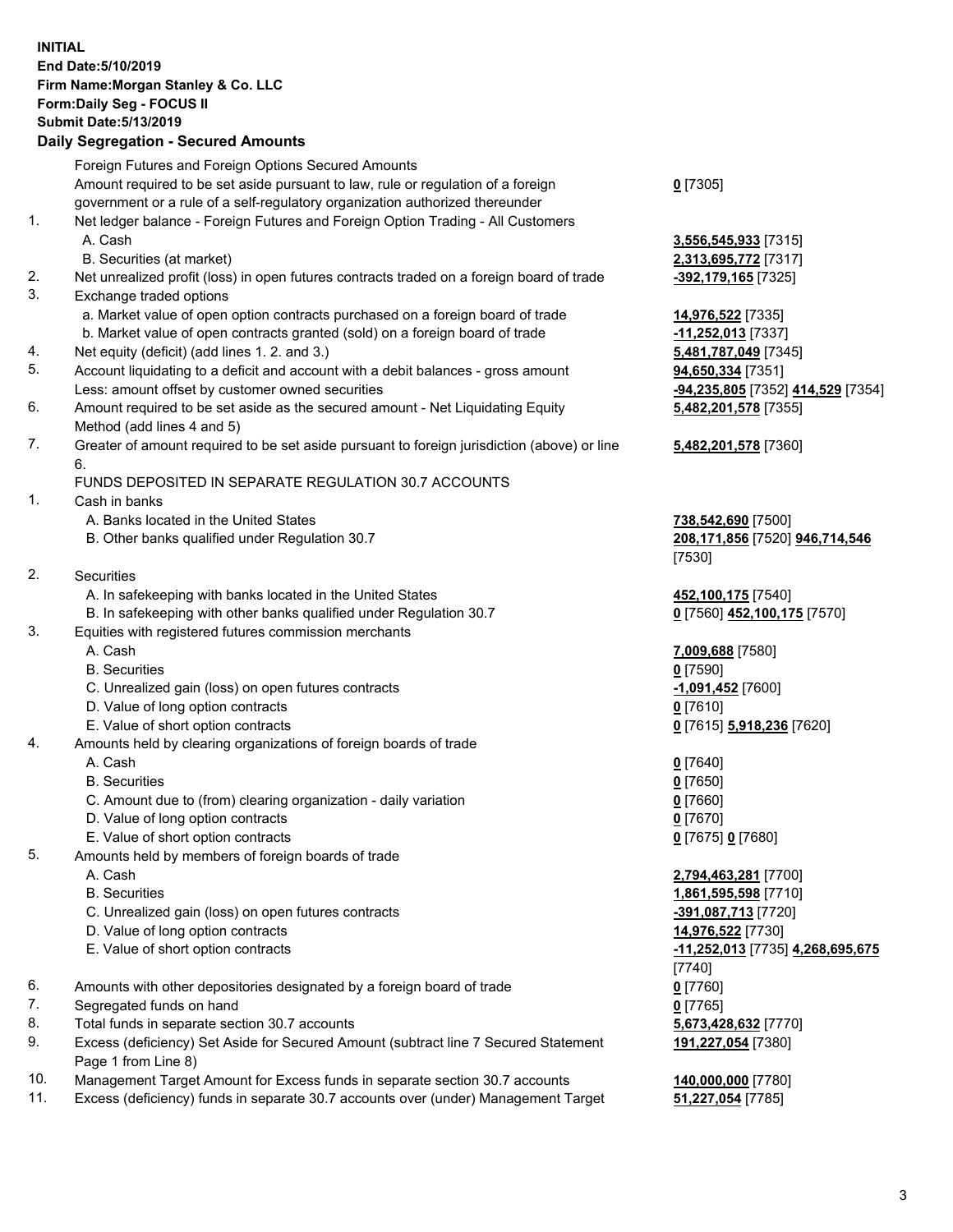**INITIAL End Date:5/10/2019 Firm Name:Morgan Stanley & Co. LLC Form:Daily Seg - FOCUS II Submit Date:5/13/2019 Daily Segregation - Segregation Statement** SEGREGATION REQUIREMENTS(Section 4d(2) of the CEAct) 1. Net ledger balance A. Cash **8,748,470,978** [7010] B. Securities (at market) **6,135,824,588** [7020] 2. Net unrealized profit (loss) in open futures contracts traded on a contract market **1,364,302,282** [7030] 3. Exchange traded options A. Add market value of open option contracts purchased on a contract market **303,298,218** [7032] B. Deduct market value of open option contracts granted (sold) on a contract market **-256,481,647** [7033] 4. Net equity (deficit) (add lines 1, 2 and 3) **16,295,414,419** [7040] 5. Accounts liquidating to a deficit and accounts with debit balances - gross amount **165,122,443** [7045] Less: amount offset by customer securities **-164,536,138** [7047] **586,305** [7050] 6. Amount required to be segregated (add lines 4 and 5) **16,296,000,724** [7060] FUNDS IN SEGREGATED ACCOUNTS 7. Deposited in segregated funds bank accounts A. Cash **4,121,376,585** [7070] B. Securities representing investments of customers' funds (at market) **0** [7080] C. Securities held for particular customers or option customers in lieu of cash (at market) **448,664,756** [7090] 8. Margins on deposit with derivatives clearing organizations of contract markets A. Cash **5,992,995,409** [7100] B. Securities representing investments of customers' funds (at market) **0** [7110] C. Securities held for particular customers or option customers in lieu of cash (at market) **5,687,159,832** [7120] 9. Net settlement from (to) derivatives clearing organizations of contract markets **277,758,890** [7130] 10. Exchange traded options A. Value of open long option contracts **303,298,218** [7132] B. Value of open short option contracts **-256,481,647** [7133] 11. Net equities with other FCMs A. Net liquidating equity **8,061,509** [7140] B. Securities representing investments of customers' funds (at market) **0** [7160] C. Securities held for particular customers or option customers in lieu of cash (at market) **0** [7170] 12. Segregated funds on hand **0** [7150] 13. Total amount in segregation (add lines 7 through 12) **16,582,833,552** [7180] 14. Excess (deficiency) funds in segregation (subtract line 6 from line 13) **286,832,828** [7190] 15. Management Target Amount for Excess funds in segregation **235,000,000** [7194] **51,832,828** [7198]

16. Excess (deficiency) funds in segregation over (under) Management Target Amount Excess